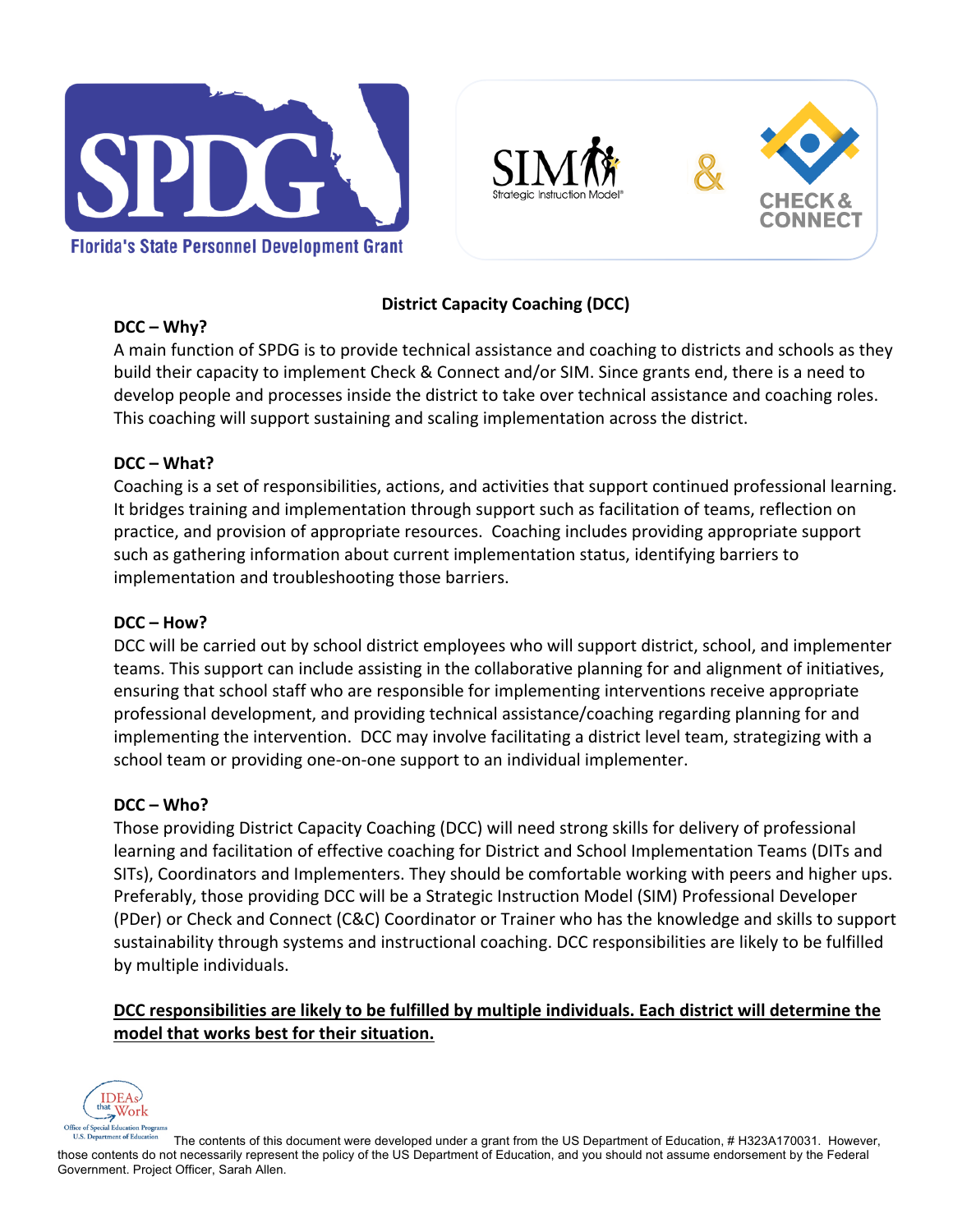#### **General responsibilities:**

- Make a commitment to champion and help sustain the efforts long-term by providing support and coaching implementation at the district, school and classroom level
- Participate in professional development appropriate to role
- Determine professional development (PD) needs within the district and facilitate professional learning opportunities
- Support all implementation teams in reviewing data to determine areas of need, including development and implementation of data collection processes and reporting and developing measurable goals and action steps
- Support teams in progress monitoring, adjusting action plans to address implementation challenges, and requesting additional support
- Participate in maintaining and updating the DIT's vision and mission for C&C and/or SIM implementation
- Coordinate calendar with district, schools, discretionary projects (SPDG, FDLRS. Project 10, MTSS, etc.)
- Advise DIT on allocation of funds based on implementation needs
- Communicate and follow process for staff to receive Master In-Service credit for professional development/training upon completing requirements
- Assist in recruitment of schools for implementation scale-up
- Collaborate with DIT in identifying potential C&C trainers and SIM Professional Developers and/or Specialists
- Maintain regular communication with C&C/ SIM coordinators and support progress monitoring

# **SIM responsibilities:**

- Facilitate instructional coaching and follow-up from PD
- Facilitate action planning to ensure that certified PDers/Specialist maintain their certifications by attending the Florida SIM update a minimum of once every two years, paying for Strateworks and submitting data to FDLRS
- Facilitate action planning to ensure that SIM implementation is aligned to instructional initiatives and communicated within school teams
- Support Site Coordinators in fulfilling their responsibilities
- Connect with FDLRS for additional supports around SIM as needed

## **Check and Connect responsibilities:**

- Ensure coordinators and mentors have time and access to eligible students and families
- Ensure mentors have access to appropriate data systems and assist with collection of data concerning fidelity of implementation
- Support SIT in development of student eligibility criteria for C&C
- Troubleshoot access to data, monitoring of student progress, and technical assistance with Florida C&C Facilitator
- Determine when C&C trainings are necessary and coordinate C&C trainings
- Provide technical assistance to C&C Coordinators as needed
- Provide support for mentors to engage with families
- Assist FGCU and/or USFSP to distribute implementation and stakeholder feedback surveys



The contents of this document were developed under a grant from the US Department of Education, # H323A170031. However, those contents do not necessarily represent the policy of the US Department of Education, and you should not assume endorsement by the Federal Government. Project Officer, Sarah Allen.